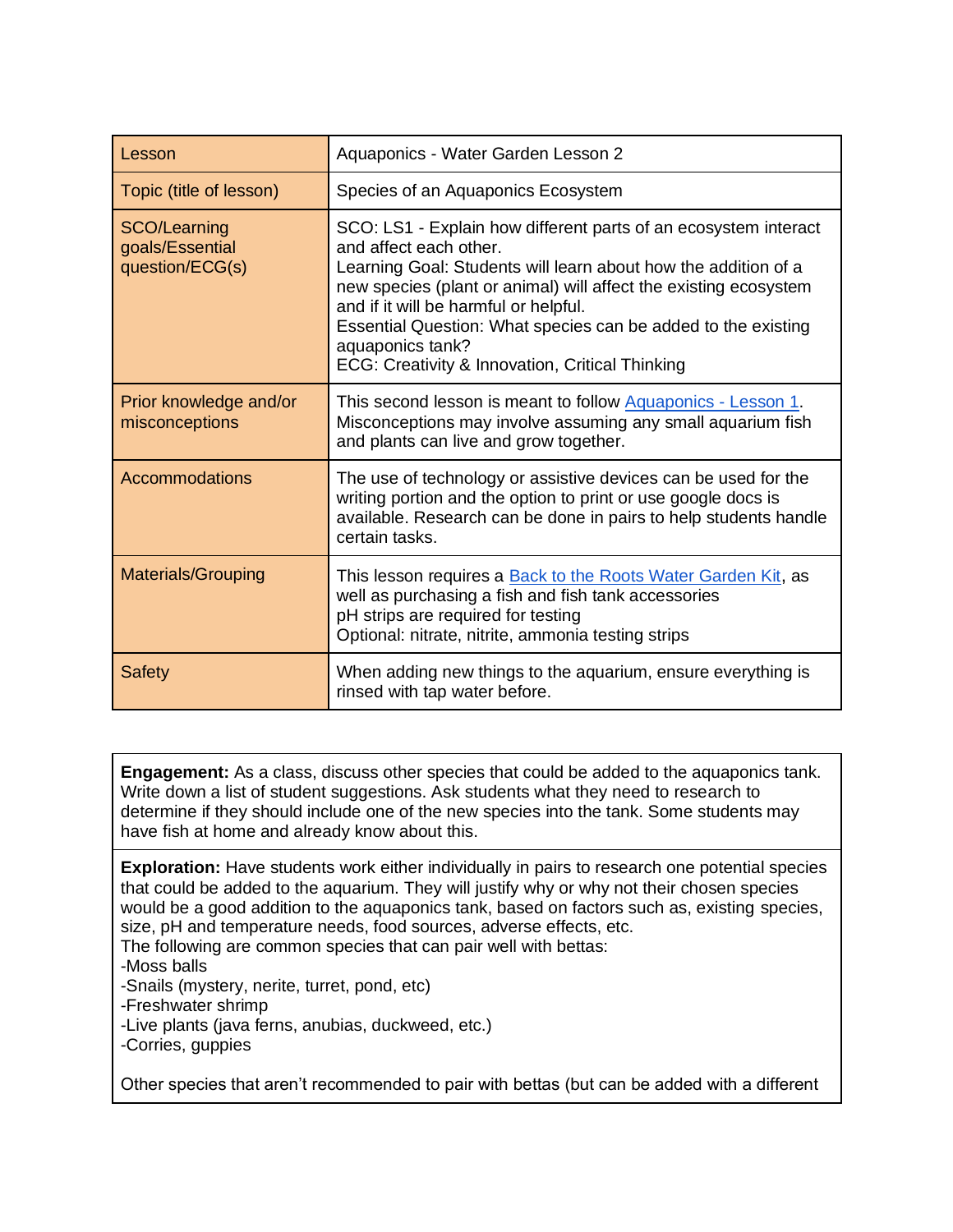fish):

-Freshwater clam -Crabs (such as hermit crabs) -Most other fish -African dwarf frogs

Have about half of the class research species from the list that pair well, and the other half research species that likely don't pair well. Avoid telling them which category their species is in, as they will determine themselves, based on their research. Give students about 25 minutes to complete their research sheet

**Explanation:** Have students, or student pairs, each share their argument that either supports if the organism is to be safe to be added to the tank, or not. For those who argue their species should be added, give them one or two sentences to use to convince the class that their species would be the most beneficial to add. Allow the rest of the class to ask questions they may have to ensure the species is a good choice.

## **Elaboration**:

Conduct a vote on the top species that were found to be safe and beneficial for which one the students would like to see added.

Optional: purchase the species that was the winner of the class vote and add it to the aquaponics tank.

**Evaluation (Assessment):**  See below